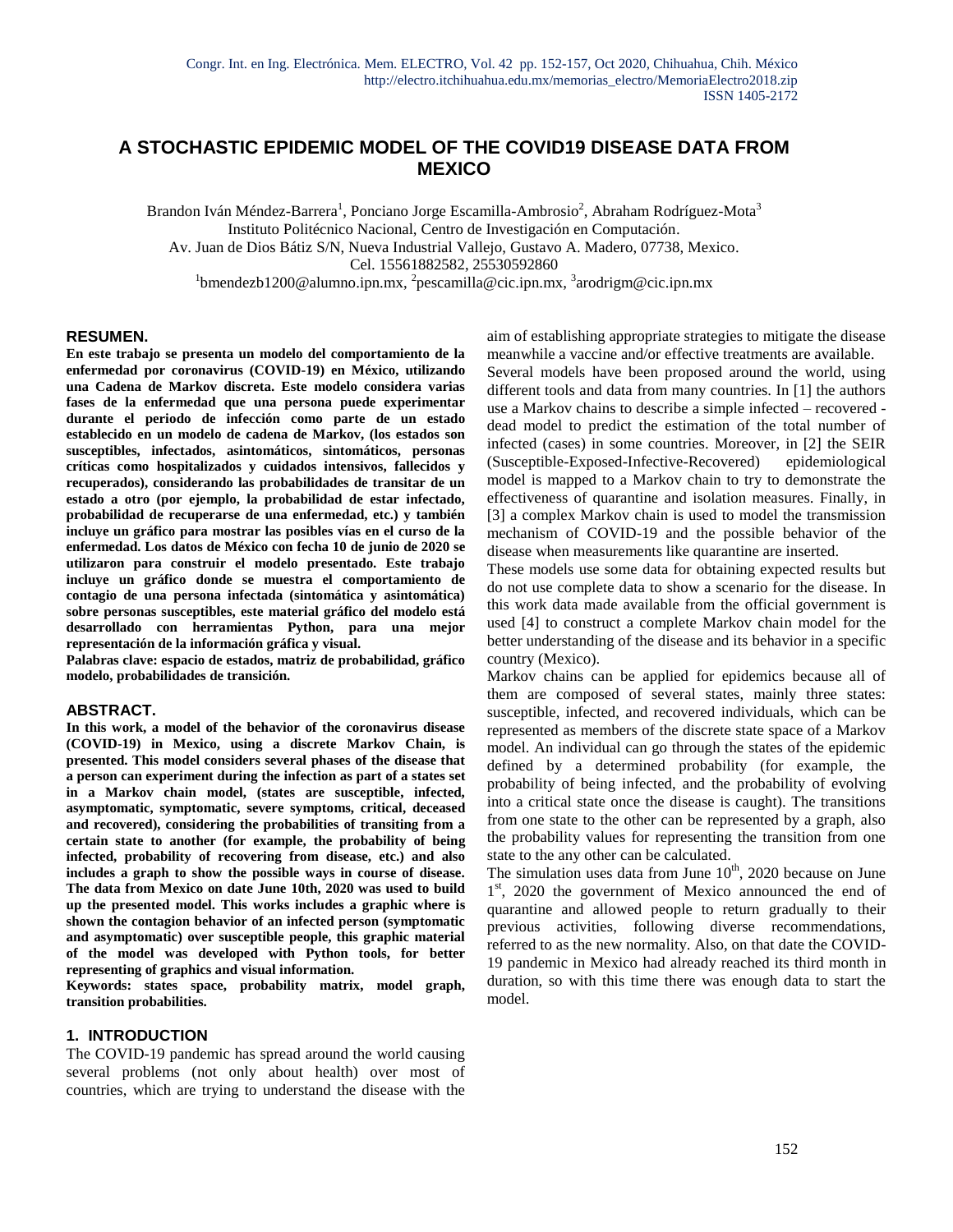### **2. LITERATURE REVIEW**

### **2.1. Nonlinear Markov Chain Modelling of the Novel Coronavirus (Covid-19) Pandemic.**

One of the three models reviewed is the one named Nonlinear Markov Chain Modelling of the Novel Coronavirus [1]. In this work a nonlinear Markov chains model is proposed to analyze and to understand the behavior of the Covid-19 pandemic. Data from China was used to build up that model. Thereafter, the nonlinear Markov chain model is employed to estimate the daily new Covid-19 cases in some countries including Italy, Spain, France, UK, the USA, Germany, Turkey, and Kuwait. The nonlinear Markov chain model can be expressed as:

$$
S_{t+1} = (S_t + S_0) P
$$
 (1)

where  $S_{t+1}$  is the next state probability distribution,  $S_t$  is the current state probability distribution,  $S_0$  is the new infected distribution, and  $P = P(t, S_t)$  is the Markovian transition matrix. This model predicted that the Covid-19 pandemic would reach its peak in the first half of April 2020. Finally, the model estimated that the Covid-19 pandemic would be over before the first week of May 2020.

According to the results, the proposed model can efficiently capture the general behavior of the Covid-19 pandemic dispersion. All the reported data including the daily number of new Covid-19 cases, the daily number of deaths, the number of the daily Covid-19 tests are all assumed as correct.

### **2.2. Estimation of the Transmission Risk of the 2019-nCoV and Its Implication for Public Health Interventions**

A deterministic compartmental model [2] was devised based on the clinical progression of the disease, epidemiological status of the individuals, and intervention measures. Sensitivity analyses show that interventions, such as intensive contact tracing followed by quarantine and isolation, can effectively reduce the control reproduction number and transmission risk.

The model in [2] uses data of laboratory-confirmed 2019-nCoV (the novel coronavirus) cases which occurred in mainland China from the WHO (World Health Organization) situation report.

A general SEIR-type epidemiological model was used, which incorporates appropriate compartments relevant to interventions such as quarantine, isolation, and treatment. The population was stratified as susceptible, exposed, infectious but not yet symptomatic, infectious with symptoms, hospitalized and recovered compartments, and further the work stratified the population to include quarantined susceptible, isolated exposed and isolated infected compartments.

In more detail, the analysis shows that increasing quarantine rate by 10 or 20 times will bring forward the peak by 6.5 or 9 days, and lead to a reduction of the peak value in terms of the number of infected individuals by 87% or 93%. This indicates that enhancing quarantine and isolation following contact tracing and reducing the contact rate can significantly lower the peak and reduce the cumulative number of predicted reported cases.

#### **2.3. Prediction of the COVID-19 outbreak based on a realistic stochastic model**

In paper [3], a novel stochastic model is proposed which aims to account for the unique transmission dynamics of COVID-19 and capture the effects of intervention measures implemented in Mainland China.

Data used in that study include the numbers of confirmed diagnosis, recoveries and fatalities in the following provinces and cities of China: Beijing, Shanghai, Chongqing, Guangdong, Zhejiang and Hunan.

The proposed stochastic model aims to study the COVID-19 outbreak in the following aspects:

- Estimation of key epidemiology parameters
- Prediction of epidemic development
- Estimation of un-observable carriers and epidemic containment
- Assessment of control measures

The developed stochastic model has states like susceptible, exposed, quarantined, infected, asymptomatic, symptomatic, infected under hospitalization, recovered and dead.

Probability transitions of this model were structured based on Poisson rates and follow the way between infection, quarantine, symptom onset, hospitalization, symptom relief, recovery or death depending on the case.

In comparison with some existing models on COVID-19, the model features the employment of a stochastic dynamic as well as a comprehensive account for the infectious incubation period, the asymptomatic virus carriers, and the medical tracking measure with time latency, which make it probably closer to reality in these aspects. Moreover, the proposed model also sets the basis for further studies with individual/networkbased models, which may not have an exact mean-field counterpart.

### **3. MATHEMATICAL FOUNDAMENTS**

Markov chains were first introduced in 1906 by Andrey Markov, with the goal of showing that the law of large numbers can apply to random variables that are not independent. In this process, the outcome of a given experiment can affect the outcome of the next experiment. This type of process is called a Markov chain.

Stochastic and Markovian modelling are of importance to many areas of science including physics, biology, engineering, as well as economics, finance, and social sciences. Also, it can be applied on epidemics, like the actual COVID-19.

As described in [5], for Markov Chains, it is considered a discrete-time stochastic process  $(Z_n)$ ; n  $\in$  N taking values in a discrete state space S, typically  $S = Z$  (specifically, it is assumed that  $S = \{1, 2, \ldots, m\}$ , for some positive integer m). The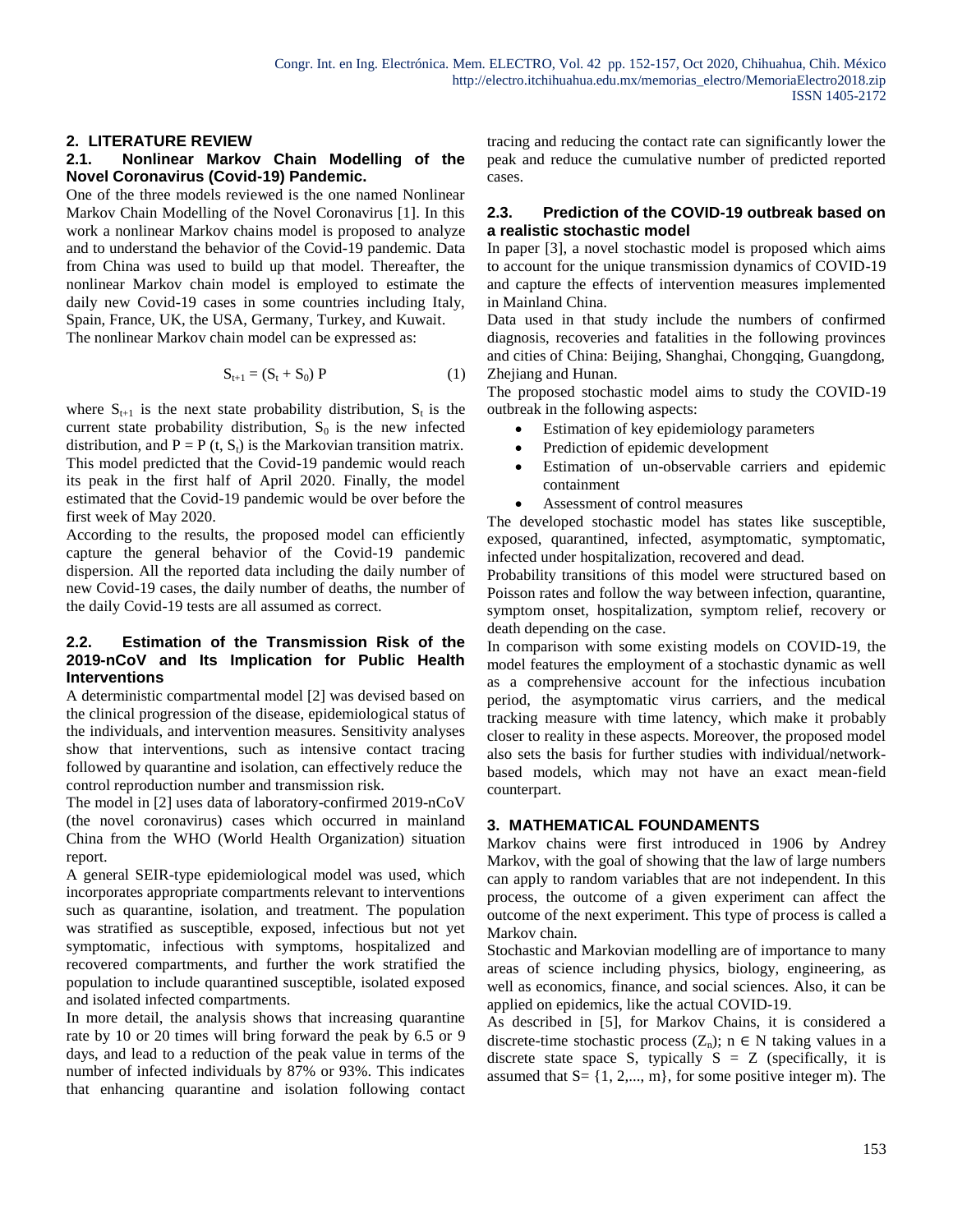S-valued process  $(Z_n)$  n  $\in N$  is said to be Markov, or to have the Markov property if, for all  $n > 1$ , the probability distribution of  $Z_{n+1}$  is determined by the state  $Z_n$  of the process at time n, and also does not depend on the past values of  $Z_k$  for  $k = 0, 1, \ldots$ , n − 1.

In other words, for all  $n > 1$  and all  $i_0, i_1, \ldots, i_n, j \in S$  is defined as:

$$
P(Z_{n+1} = j | Z_n = i_n, Z_{n-1} = i_{n-1}, ..., Z_0 = i_0) = P(Z_{n+1} = j | Z_n = i_n) \dots (2)
$$

A Markov chain model is specified by identifying:

- $\checkmark$  The set of states "S"
- $\checkmark$  The set of possible transitions, namely, those pairs (i, j) for which  $p_i$ ,  $j > 0$
- $\checkmark$  The numerical values of those  $p_i$ , j that are positive

The transition probabilities  $p_{i,j}$  must be nonnegative, and sum

to one:

$$
\sum_{j=1}^{m} p_{i,j} = 1 \text{ for all } i \in S \tag{3}
$$

All elements of a Markov chain model can be encoded in a transition probability matrix P, whose (i, j) entry is the probability of going from state i to state j in one step of the chain.

$$
P = \begin{bmatrix} p_{1,1} & \cdots & p_{1,m} \\ \vdots & \ddots & \vdots \\ p_{m,1} & \cdots & p_{m,m} \end{bmatrix}
$$
 (4)

It is also helpful to lay out the model in the so-called transition probability graph, whose nodes are the states and whose arcs are the possible transitions as shown in Figure 1.



Fig. 1. Example of Markov Chain graph.

### **4. MATERIALS AND METHOD 4.1. States of the model**

This section starts by explaining some concepts about the COVID-19 pandemic [6]. It is a highly contagious disease caused by the virus SARS-CoV-2, isolated for the first time in Wuhan, China. Once infected [7], an individual can show symptoms or staying asymptomatic. Once an individual shows symptom, these may evolve into a critical case (severe symptoms like fever and/or difficult to breathe). If an individual does not resist the disease, unfortunately she/he dies. Critical and symptomatic people can get recovered from the disease and get immunity.

It is assumed that the population size is equal to  $n$ , and that the time is discrete (days). The phases of the epidemic can be represented as the set of states of a Markov Chain model, the states considered in this approach are described below:

**Susceptible people.** People who have never had the disease, so they are in risk of being infected.

**Infected people.** People who has caught the disease, in other words, people who are in latency period (incubation of the virus).

**Asymptomatic people.** People who has the disease, but do not show any symptom.

**Symptomatic people.** People who has the disease and show low symptoms.

**Severe symptomatic people.** People who has severe symptoms (difficult to breathe or high fever) and stay in hospitals.

**Critical symptomatic people.** People who is in intensive care. **Deceased people.** People who has died.

**Recovered people.** People who has recovered from disease, and most of cases, get immunity.

## **4.2. Probabilities of the model**

The probabilities for transiting from one state to another are explained below:

**P (Su, I).** Probability of being infected (go from Susceptible "Su" to Infected "I")

**P (I, A).** Probability of being asymptomatic (go from Infected "I" to Asymptomatic "A")

**P (A, R).** Probability of recovering from disease given that the person was asymptomatic (go from Asymptomatic "A" to Recovered "R")

**P (I, S).** Probability of presenting symptoms (go from Infected "I" to Symptomatic "S")

**P (S, R).** Probability of recovering from disease given that the person was symptomatic (go from Symptomatic "S" to Recovered "R")

**P (S, H).** Probability of being hospitalized (go from Symptomatic "S" to Hospitalized "H")

**P (H, IC).** Probability of requiring intensive care (go from Hospitalized "H" to Intensive Care "IC")

**P (H, R).** Probability of recovering from disease given that the person was hospitalized (go from Hospitalized "H" to Recovered "R")

**P (IC, D).** Probability of being dying by disease (go from Intensive Care "IC" to Dead "D")

**P (IC, R).** Probability of recovering from disease given that the person was in intensive care (go from Intensive Care "IC" to Recovered "R")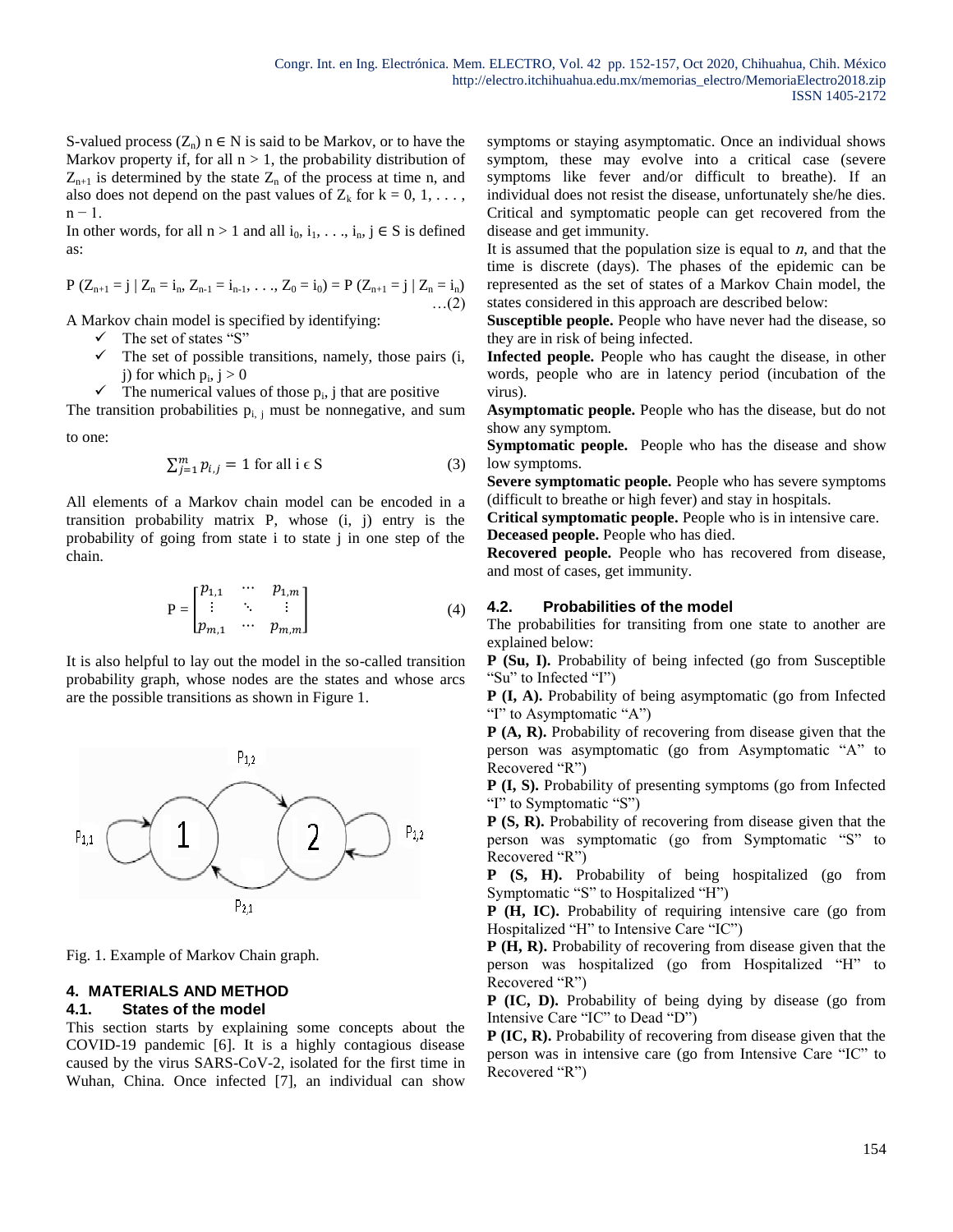**P (R, Su).** Probability of being re - infected (go from Recovered "R" to Susceptible "Su")

### **4.3. Graph for model**

With the information above, a Markov Chain model graph is constructed as shown in Figure 2.





#### **4.4. Transition probabilities matrix**

The probability's matrix from the resulting probability graph is shown below:

| $\lceil 1 - P(Su, I) \rceil$ $P(Su, I)$ | P(I, A) | P(I, S) | P(S, H) | P(H,IC) | P(IC, D) | P(A,R)<br>P(S,R)<br>P(H,R)<br>P(IC, R) |
|-----------------------------------------|---------|---------|---------|---------|----------|----------------------------------------|
| P(R, Su)                                |         |         |         |         | O        | $1 - P(R, Su)$<br>.                    |

### **5. RESULTS AND DISCUSSION**

The model is constructed now. As described in [8], an individual can begin with symptoms in 3 days. If the individual is asymptomatic, it will be infectious for two weeks (14 days). It is not known the number of asymptomatic people, but it will be probably bigger than the number of people with symptoms. So, for practical data, it is considered that asymptomatic individuals are 1.5 more than symptomatic individuals.

For probability calculations, the next formulas are considered: **P (Su, I).** Probability of being infected. It is calculated by the formula proposed in [8]:

$$
1 - (1 - \frac{q_1 y_1 + q_A y_A}{n - y_H - y_{1C} - y_D - 1})N\tag{6}
$$

where:

 $q_1$  and  $q_2$  are assumptions on the quality of producing any significant effect of the individuals infected.

 $y_l$ ,  $y_{A}$ ,  $y_{H}$ ,  $y_{I}$ ,  $y_{D}$ , are the number of symptomatic, asymptomatic, hospitalized, intensive care and dead individuals, respectively.

Value <sup>n</sup> is the susceptible population and *N* is the number of meeting people in a day.

For calculation, the numbers are:

 $q_1 = 0.2$  and  $q_4 = 0.05$  (That is, we are assuming that asymptomatic individuals are less infectious than individuals who have symptoms [8]).

 $n = 128,855,326$  (Mexico's population)

 $N = 14$  (average number of people that a person has contact with).

Based in  $[4]$ , with data from June  $10<sup>th</sup>$  for Mexico, the numbers for  $V<sub>L</sub> V<sub>A</sub> V<sub>H</sub> V<sub>IC</sub> V<sub>D</sub>$  are:

 $y_I$  Number of infected people = 19,897

 $y_A$  = Number of asymptomatic people = 1.5 (19,897) = 29,845

 $y_H$  = Hospitalized people (33% of infected) = 19,897 (0.33) = 6,566

 $y_{\text{IC}}$ = Intensive care = 378

 $y_D$  = Dead people = 15,357

Hence, the contagion probability is:

$$
P(Su, I) = 1 - \left(1 - \frac{(0.5)(19897) + (0.05)(29845)}{128855326 - 6566 - 378 - 15357 - 1}\right)^{14} = 0.027
$$
...(7)

**P (I, A).** Probability of being asymptomatic. This is calculated by the next formula:

$$
P(I, A) = \frac{Y_A}{Y_I + Y_A} = \frac{29895}{19897 + 29895} = 0.60
$$
 (8)

**P (A, R).** Probability of recovering from disease given that the person was asymptomatic. It is 1 because asymptomatic people in practice do not have the disease.

**P** (**I**, **S**). Probability of presenting symptoms: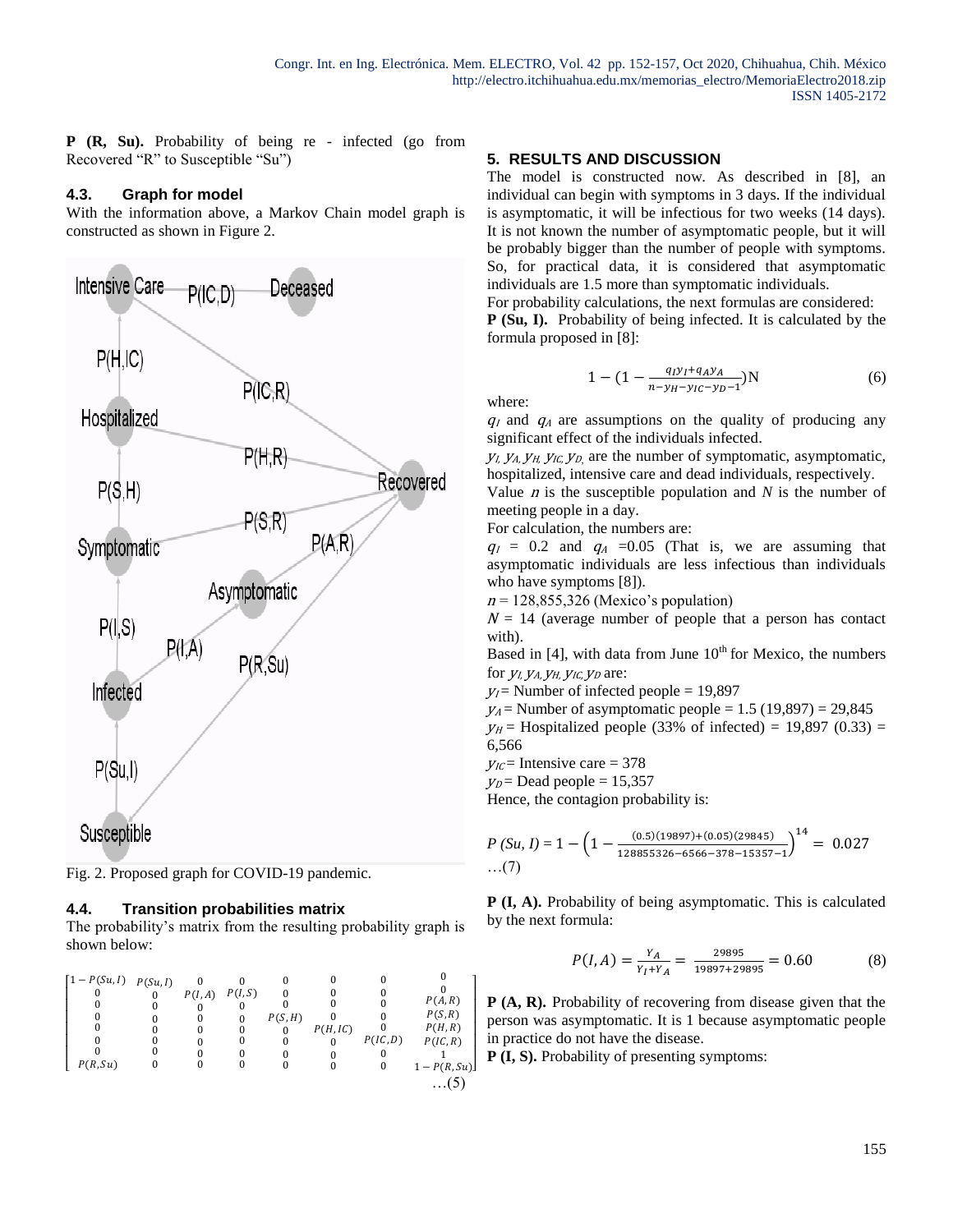$$
1 - P(I, A) = 1 - 0.60 = 0.40
$$
 (9)

**P (S, R).** Probability of recovering from the disease given that the person was symptomatic:

$$
P(S,R) = \frac{Y_S - Y_H}{Y_R} = \frac{19897 - 6566}{94733} = 0.14\tag{10}
$$

**P (S, H).** Probability of being hospitalized:

$$
1 - P(S, R) = 1 - 0.14 = 0.86
$$
 (11)

**P** (**H**, **IC**). Probability of requiring intensive care:

$$
P(H, IC) = \frac{Y_{IC}}{Y_H} = \frac{378}{6566} = 0.05
$$
 (12)

**P (H, R).** Probability of recovering from the disease given that the person was hospitalized:

$$
1 - P(H, IC) = 1 - 0.05 = 0.95
$$
 (13)

**P (IC, D).** Probability of dying by the disease:

$$
P(IC, D) = \frac{Y_D}{Total\ cases} = \frac{15357}{129184} = 0.11\tag{14}
$$

**P (IC, R).** Probability of recovering from the disease given that the person was in intensive care:

$$
1 - P (IC, D) = 1 - 0.11 = 0.89
$$
 (15)

**P (R, Su).** Probability of being re-infected. From all the information that has been published every day, in the media, some of them talk about a re-infected people. The exact data is unknown, so it will be assumed that a 0.10 people is reinfected. Hence, the probability of getting immunity is 0.90. The complete probability transition matrix is:

| r0.973 | 0.027 |      |      |      |      |      |      |
|--------|-------|------|------|------|------|------|------|
|        |       | 0.60 | 0.40 |      |      |      |      |
|        |       |      |      |      |      |      |      |
|        |       |      |      | 0.86 |      |      | 0.14 |
|        |       |      |      |      | 0.05 |      | 0.95 |
|        |       |      |      |      |      | 0.11 | 0.89 |
|        |       |      |      |      |      |      |      |
|        |       |      |      |      |      |      | 01   |

Finally, Fig. 3 is presented for visualizing the expected number of secondary cases  $R_0$  produced by an infectious individual, this is important to understand the total number of infected people that can result from an infected one. The formula to represent this is as follows (proposed in [8]):

$$
R_0 = (P(I, S) * r_I * q_I + P(I, A) * r_A * q_A)(N)
$$

 $r_1$  and  $r_2$  are the time in days that a person has suffered the disease. The values are 3 and 14, respectively.

 $N$  is the number of accumulable infected people. For simulating the secondary cases, it will be considered a period of 14 days (top period given by asymptomatic people).

In the case of asymptomatic people, they spread the infection during the 14 days that they have the disease, because they do not present symptoms those people think that they are in good health. If a quarantine is applied, those individuals stay at home, so the result is the detention or minimization of the contagion chain from a certain individual.

The resulting graphic is presented in Fig. 3:



Fig. 3. Estimating infected people by an asymptomatic individual.

For symptomatic people, when an infected people starts presenting the symptoms of the disease, it will be in a period approximate between three to five days, in this graphic the minimum time of incubation period (three days) is used due that during this time the infected one does not know about having the disease. From here, the graphic shown in Fig. 4 is derived: